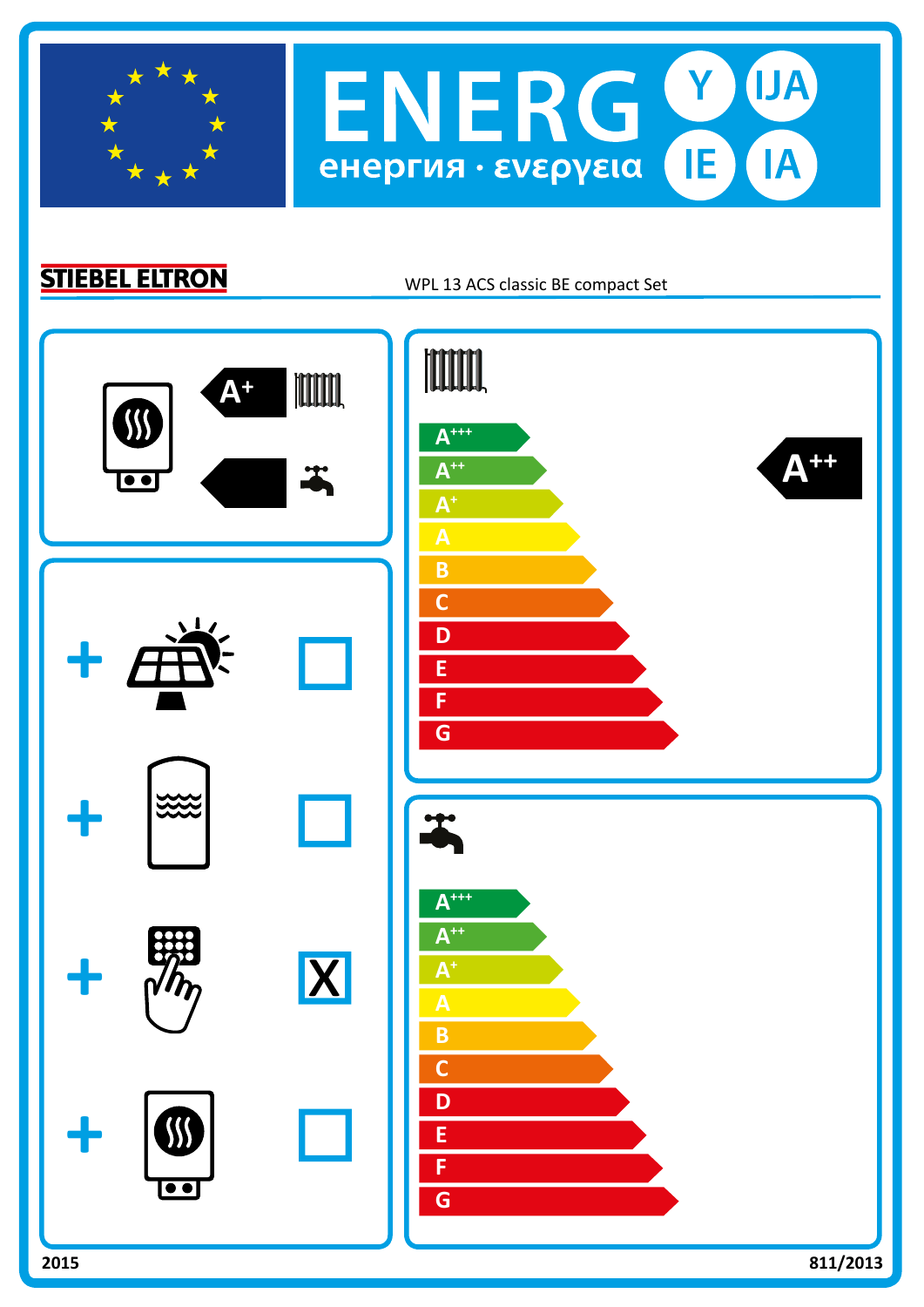## **Product datasheet: Composite system consisting of room heater and temperature controller to regulation (EU) no. 811/2013**

|                                                                                                                                              |      | WPL 13 ACS classic BE compact Set |
|----------------------------------------------------------------------------------------------------------------------------------------------|------|-----------------------------------|
|                                                                                                                                              |      | 239064                            |
| Manufacturer                                                                                                                                 |      | <b>STIEBEL ELTRON</b>             |
| Energy efficiency for central heating in moderate climates for medium<br>temperature applications                                            | $\%$ | 124                               |
| Temperature controller class                                                                                                                 |      | VI                                |
| Contribution of temperature controller to room heating energy efficiency                                                                     | $\%$ | 4                                 |
| Room heating energy efficiency of composite system under moderate<br>climatic conditions                                                     | $\%$ | 128                               |
| Room heating energy efficiency of composite system under colder<br>climatic conditions                                                       | $\%$ | 116                               |
| Room heating energy efficiency of composite system under warmer<br>climatic conditions                                                       | $\%$ | 164                               |
| Value of differential between room heating energy efficiency under<br>moderate climatic conditions and that under colder climatic conditions | $\%$ | 12                                |
| Value of differential between room heating energy efficiency under<br>warmer climatic conditions and that under moderate climatic conditions | $\%$ | 36                                |
| Energy efficiency class for central heating in moderate climates for<br>medium temperature applications                                      |      | $A_{+}$                           |
| Room heating energy efficiency class of composite system under<br>moderate climatic conditions                                               |      | $A_{++}$                          |